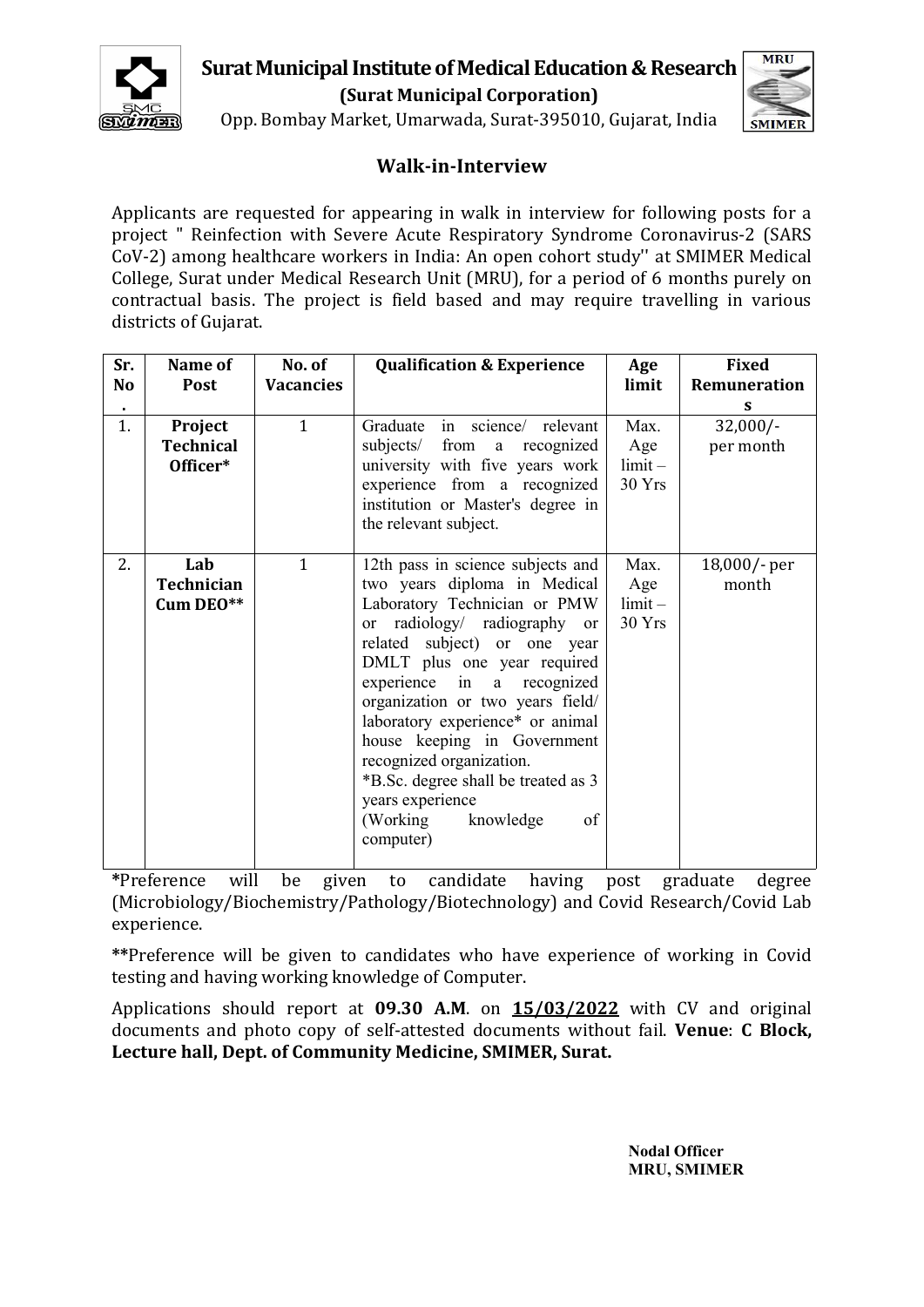# **Surat Municipal Institute of Medical Education & Research**  $\sqrt{\text{MRU}}$



(Surat Municipal Corporation) Opp. Bombay Market, Umarwada, Surat-395010, Gujarat, India



**MULTI-DISCIPLINARY RESEARCH UNIT (MRU)**

(Established under ICMR, Department of Health Research, Government of India, New Delhi)

| <b>Application Form</b> |  |
|-------------------------|--|
|                         |  |

|                                                                                  | <b>Post: Project Technical Officer</b> |                   | Stick your recent<br><b>PASS PORT size</b><br>photograph                                                             |
|----------------------------------------------------------------------------------|----------------------------------------|-------------------|----------------------------------------------------------------------------------------------------------------------|
| 1. Full Name of Candidate (in Block Letter): ___________________________________ |                                        |                   |                                                                                                                      |
|                                                                                  | <b>Surname</b>                         | <b>First Name</b> | <b>Middle Name</b>                                                                                                   |
| 2. Address                                                                       |                                        |                   |                                                                                                                      |
|                                                                                  |                                        |                   |                                                                                                                      |
|                                                                                  |                                        |                   |                                                                                                                      |
| Mobile: ______________________________Whatsapp Mobile : ________________________ |                                        |                   |                                                                                                                      |
|                                                                                  |                                        |                   |                                                                                                                      |
| 4. Sex: Male $ $<br>Female                                                       |                                        |                   |                                                                                                                      |
| 5. Present Job                                                                   |                                        |                   | <u> 1990 - Jan James James James James James James James James James James James James James James James James J</u> |
| 6. Educational Qualification                                                     |                                        |                   |                                                                                                                      |
|                                                                                  |                                        |                   |                                                                                                                      |

| No. | Examination $ $ | <b>Passing</b> | Year of   College/University | <b>Marks</b><br><b>Obtained</b> | Percentage | Attempt |
|-----|-----------------|----------------|------------------------------|---------------------------------|------------|---------|
| . . |                 |                |                              |                                 |            |         |
| 2.  |                 |                |                              |                                 |            |         |
| 3.  |                 |                |                              |                                 |            |         |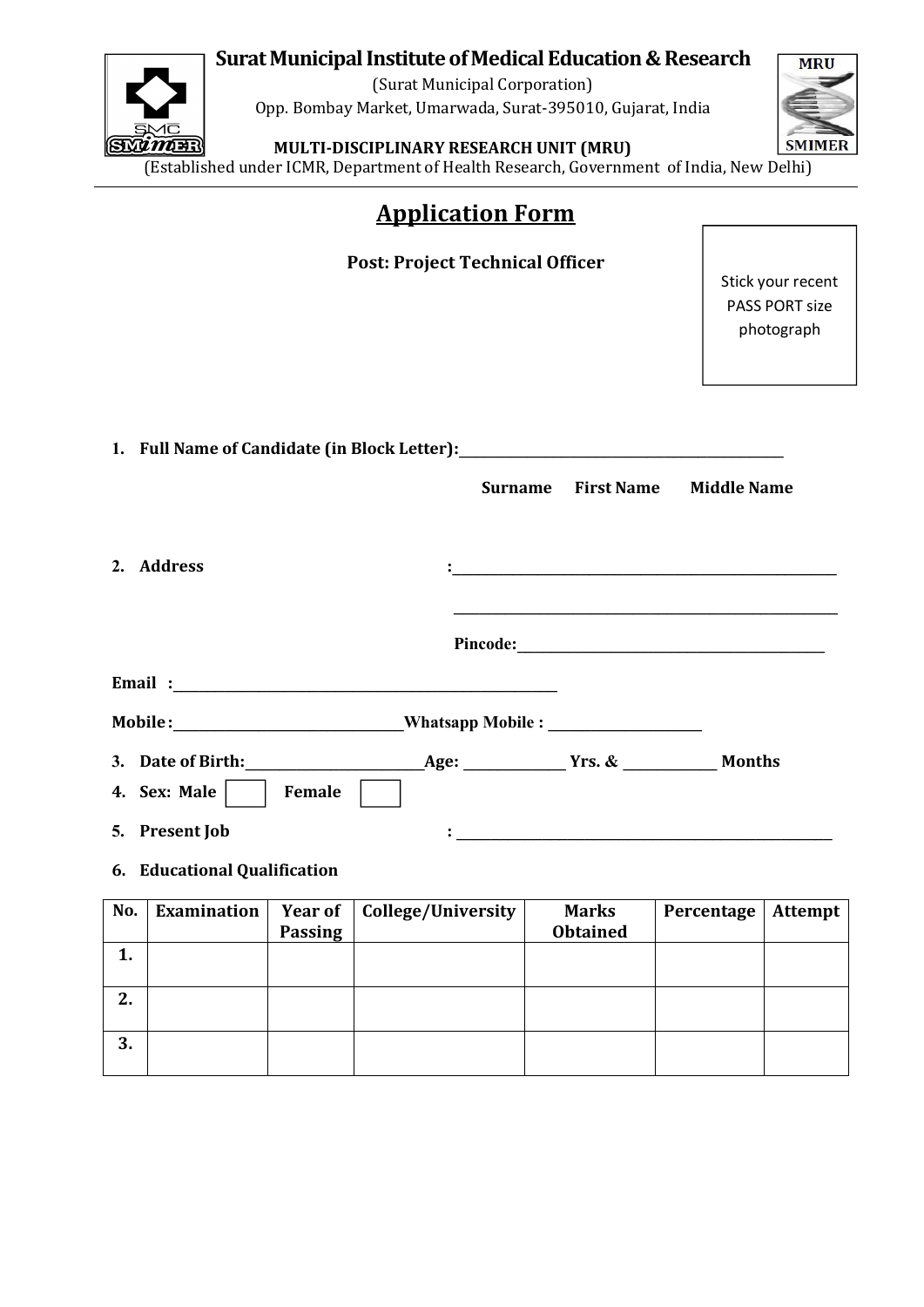### **7. Details of Experience (attach extra sheet, if required)**

| No. | Organisation | Government/ICMR<br><b>Recognised Institution</b> |           | <b>Designation</b> | Work<br><b>Duration</b> | Details of<br>work done<br>during the job |
|-----|--------------|--------------------------------------------------|-----------|--------------------|-------------------------|-------------------------------------------|
|     |              | <b>Yes</b>                                       | <b>No</b> |                    |                         | (attach sheet<br>if required)             |
| 1.  |              |                                                  |           |                    |                         |                                           |
| 2.  |              |                                                  |           |                    |                         |                                           |
| 3.  |              |                                                  |           |                    |                         |                                           |

## **8. Details of working in Research Project or Covid Research in recognised**

## **Government/ICMR institution :**

| No. | Organisation | Government/ICMR<br>recognised Institution |           | <b>Designation</b> | Work<br><b>Duration</b> | Details of work<br>done during<br>the job (attach |
|-----|--------------|-------------------------------------------|-----------|--------------------|-------------------------|---------------------------------------------------|
|     |              | <b>Yes</b>                                | <b>No</b> |                    |                         | sheet if<br>required)                             |
| л.  |              |                                           |           |                    |                         |                                                   |
| 2.  |              |                                           |           |                    |                         |                                                   |

## **9. Details of working in Covid Lab :**

| No. | Organisation | <b>Designation</b> | Work<br><b>Duration</b> | Details of work done<br>during the job<br>(attach sheet if<br>required) |  |
|-----|--------------|--------------------|-------------------------|-------------------------------------------------------------------------|--|
| 1.  |              |                    |                         |                                                                         |  |
| 2.  |              |                    |                         |                                                                         |  |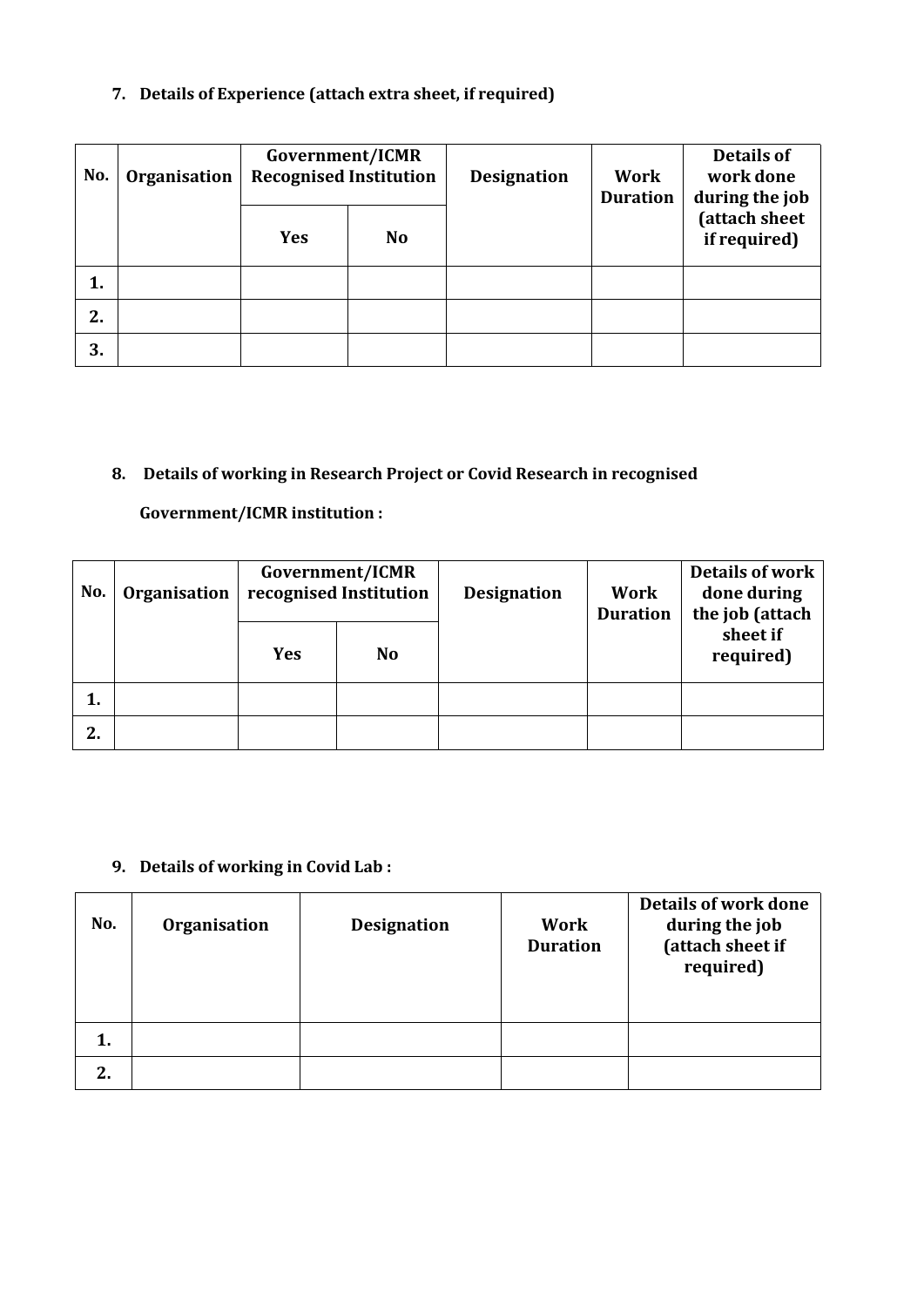## **10. List of Enclosures (attested copies -in following order)**

|    | <b>Name of Documents</b>                                                 | <b>Submission Status</b> |                |  |
|----|--------------------------------------------------------------------------|--------------------------|----------------|--|
|    | Graduation Mark Sheet (all years/All<br>semesters)                       | Yes                      | N <sub>0</sub> |  |
|    | Il Graduation Attempt Certificate                                        | <b>Yes</b>               | N <sub>0</sub> |  |
|    | III Master's Marksheet (Final year)                                      | <b>Yes</b>               | N <sub>0</sub> |  |
| IV | Degree certificate                                                       | <b>Yes</b>               | N <sub>0</sub> |  |
| V  | School-Leaving Certificate / Birth<br>Date Certificate                   | Yes                      | N <sub>0</sub> |  |
|    | VI Certificate of Experience of working<br>from a recognised institution | Yes                      | N <sub>0</sub> |  |
|    | VII Certificate of experience of working<br>in Research Project          | Yes                      | N <sub>0</sub> |  |
|    | VIII NOC/Relieving order (if any)                                        | Yes                      | N <sub>0</sub> |  |

#### **Undertaking**

**I declare that information stated above is true to the bestof my knowledge. If above**

**information is found to be false; I am bound to obey the decision of selection committee.**

**Place:\_\_\_\_\_\_\_\_\_\_\_\_\_\_\_\_\_\_\_\_\_\_\_\_\_\_\_\_\_\_\_\_\_**

**Date:\_\_\_\_\_\_\_\_\_\_\_\_\_\_\_\_\_\_\_\_\_\_\_\_\_\_\_\_\_\_\_\_\_\_**

**Signature of Applicant**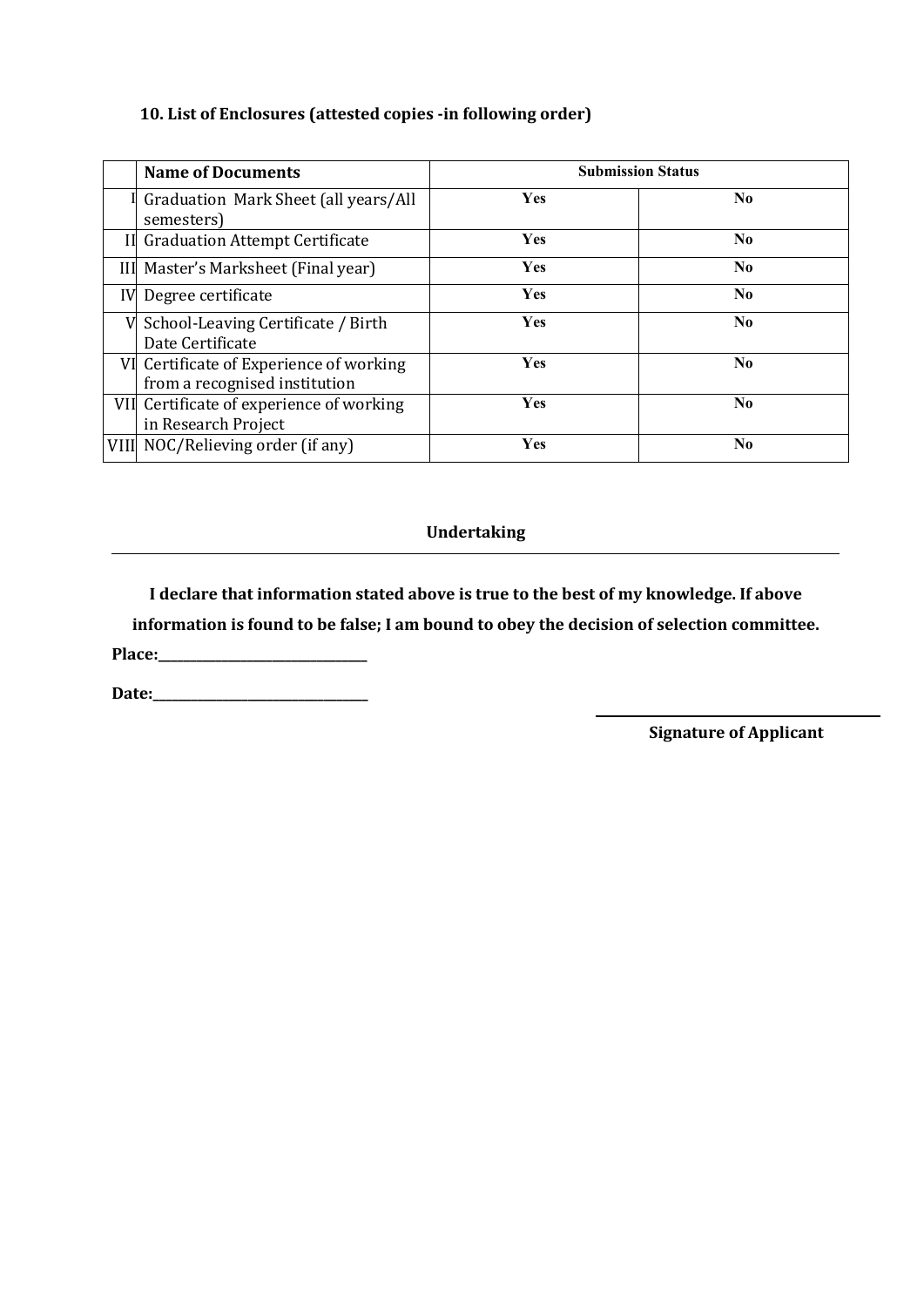## **Surat Municipal Institute of Medical Education & Research**  $\sqrt{\text{MRU}}$



(Surat Municipal Corporation) Opp. Bombay Market, Umarwada, Surat-395010, Gujarat, India



### **MULTI-DISCIPLINARY RESEARCH UNIT (MRU)**

(Established under ICMR, Department of Health Research, Government of India, New Delhi)

|                                                                                  | <b>Application Form</b>      |                                                                                                                         |                                                                          |
|----------------------------------------------------------------------------------|------------------------------|-------------------------------------------------------------------------------------------------------------------------|--------------------------------------------------------------------------|
|                                                                                  | Post: Lab Technician cum DEO |                                                                                                                         | Stick your recent<br><b>PASS PORT size</b><br>photograph                 |
| 1. Full Name of Candidate (in Block Letter): ___________________________________ |                              |                                                                                                                         |                                                                          |
| 2. Address                                                                       | <b>Surname</b>               | <b>First Name</b>                                                                                                       | <b>Middle Name</b><br><u> 1989 - Johann John Harry Hermann (f. 1989)</u> |
|                                                                                  |                              | <u> 1989 - Johann John Stoff, deutscher Stoff und der Stoff und der Stoff und der Stoff und der Stoff und der Stoff</u> |                                                                          |
|                                                                                  |                              |                                                                                                                         |                                                                          |
| Mobile: _________________________________Whatsapp Mobile : _____________________ |                              |                                                                                                                         |                                                                          |
| 4. Sex: Male $\vert$<br>Female<br>5. Present Job                                 |                              |                                                                                                                         |                                                                          |
|                                                                                  |                              | <u> 1980 - Johann Barbara, martin amerikan basar da</u>                                                                 |                                                                          |

### **6. Educational Qualification**

| No. | Examination | <b>Passing</b> | <b>Year of   College/University</b> | <b>Marks</b><br><b>Obtained</b> | Percentage | Attempt |
|-----|-------------|----------------|-------------------------------------|---------------------------------|------------|---------|
|     |             |                |                                     |                                 |            |         |
| 2.  |             |                |                                     |                                 |            |         |
| 3.  |             |                |                                     |                                 |            |         |

### **7. Certified Computer Knowledge:**

| No.      | <b>Organisation</b> | Designation | <b>Work Duration</b> | Details of work done<br>during the job (attach<br>sheet if required) |  |
|----------|---------------------|-------------|----------------------|----------------------------------------------------------------------|--|
|          |                     |             |                      |                                                                      |  |
| <u>.</u> |                     |             |                      |                                                                      |  |